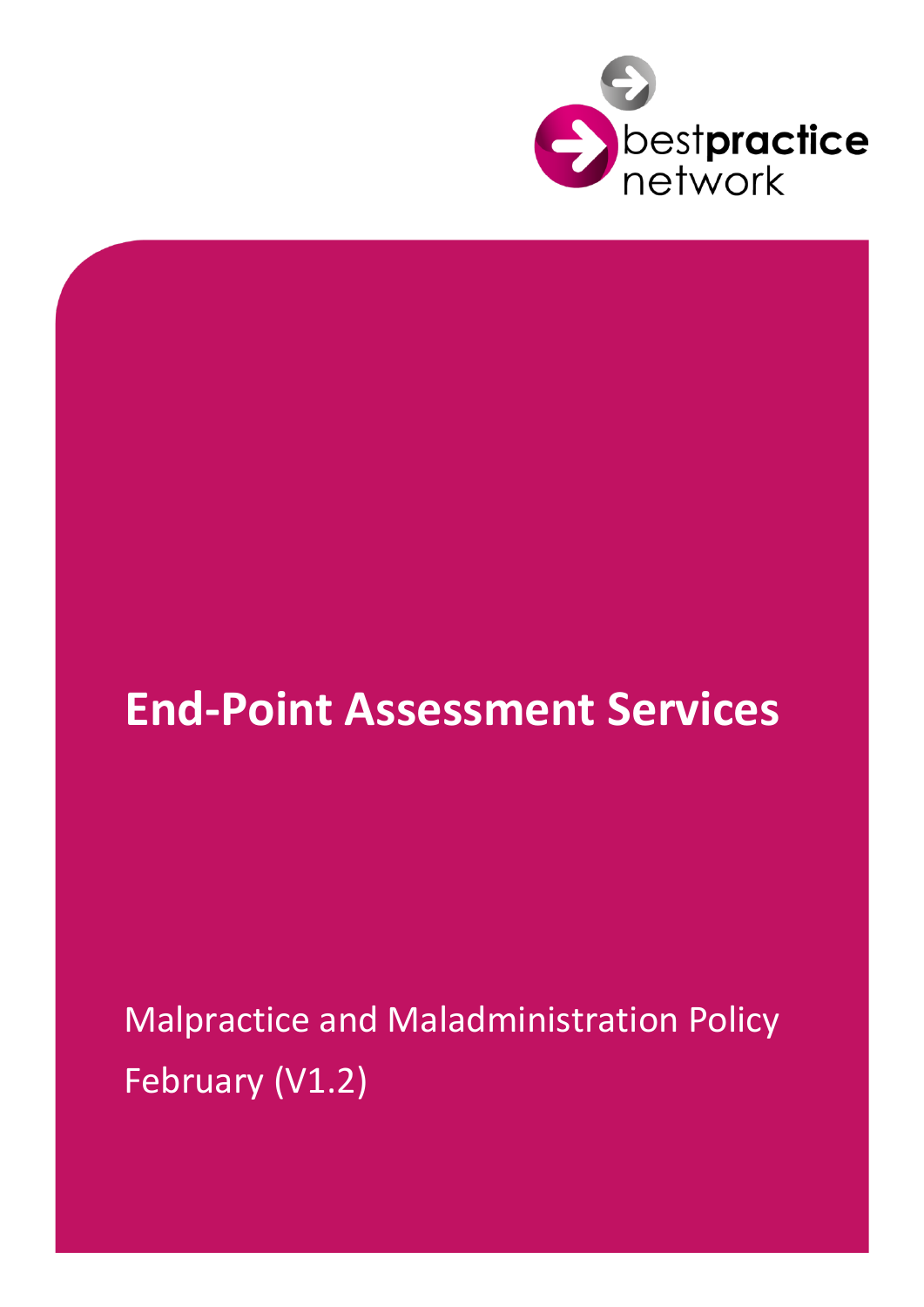#### **Contents**

| 2.  |  |
|-----|--|
| 3.  |  |
| 4.  |  |
| 5.  |  |
| 6.  |  |
| 7.  |  |
| 8.  |  |
| 9.  |  |
| 10. |  |
| 11. |  |
| 12. |  |

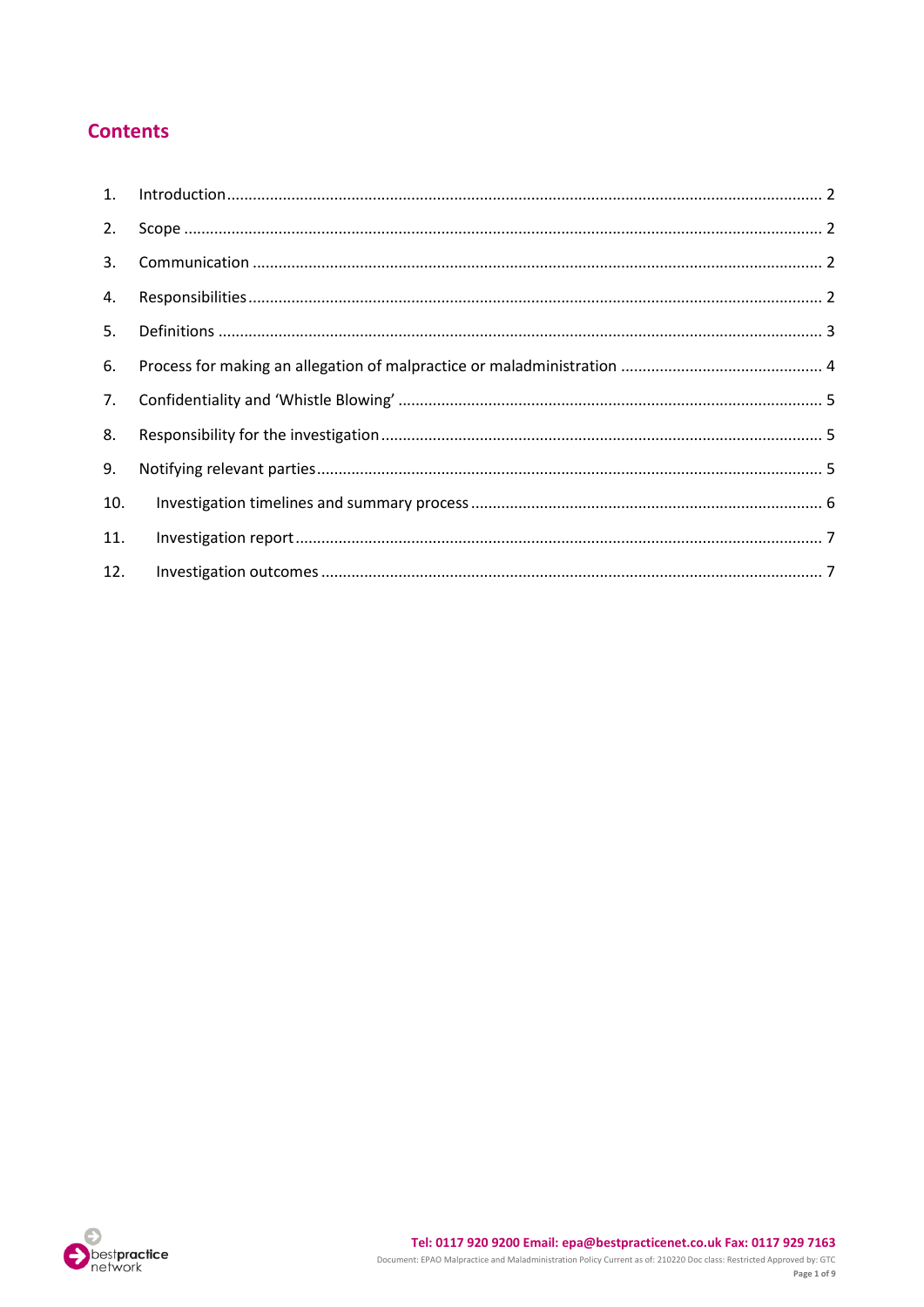## **Malpractice and Maladministration Policy**

#### <span id="page-2-0"></span>**1. Introduction**

Incidents of malpractice / maladministration can potentially lead to apprentices being disadvantaged, can require the conducting of costly and time-consuming investigations and may cause reputational damage to the Independent Assessment Service, employers and training providers. It is therefore desirable to prevent malpractice or maladministration from occurring whenever possible. Where it is not possible to prevent this, cases of suspected or actual malpractice / maladministration should be dealt with quickly, thoroughly, and effectively.

Any adverse effects on the apprentice will be minimised, for example - At all times where the apprentice is not the perpetrator of any maladministration or malpractice, BPN will make best efforts not to disadvantage the apprentice while safeguarding the integrity of the assessment process

#### <span id="page-2-1"></span>**2. Scope**

This policy has been designed with reference to the Ofqual general conditions of recognition, to meet the external quality assurance requirements of the Institute for Apprenticeships and Technical Education (IfATE) and applies to all end-point assessment (EPA) activities.

This policy includes any centre, person or organisation involved in the apprenticeship that can impact the EPA - EPAO, Apprentice, Assessor, staff, training providers.

This policy is not intended to be prescriptive or imply that using it will guarantee compliance with BPN requirements as it is each employer and / or training provider's responsibility to ensure they have in place appropriate internal controls and audit trails.

#### <span id="page-2-2"></span>**3. Communication**

It is important that those involved in the management, assessment and quality assurance of BPN EPA, and apprentices, are fully aware of the contents of the policy and the guidance offer and that this policy includes any person or organisation involved in the apprenticeship that can impact the EPA - EPAO, Apprentice, Assessor, staff, training providers.

#### <span id="page-2-3"></span>**4. Responsibilities**

It is the responsibility of all BPN staff, employers and training providers to be vigilant with regard to any events which may lead to malpractice / maladministration occurring, and that all those involved in EPA have arrangements in place to prevent and investigate instances of malpractice and maladministration.

<span id="page-2-4"></span>It is the responsibility of BPN to check that employer/provider facilities are appropriate to the EPA taking place.

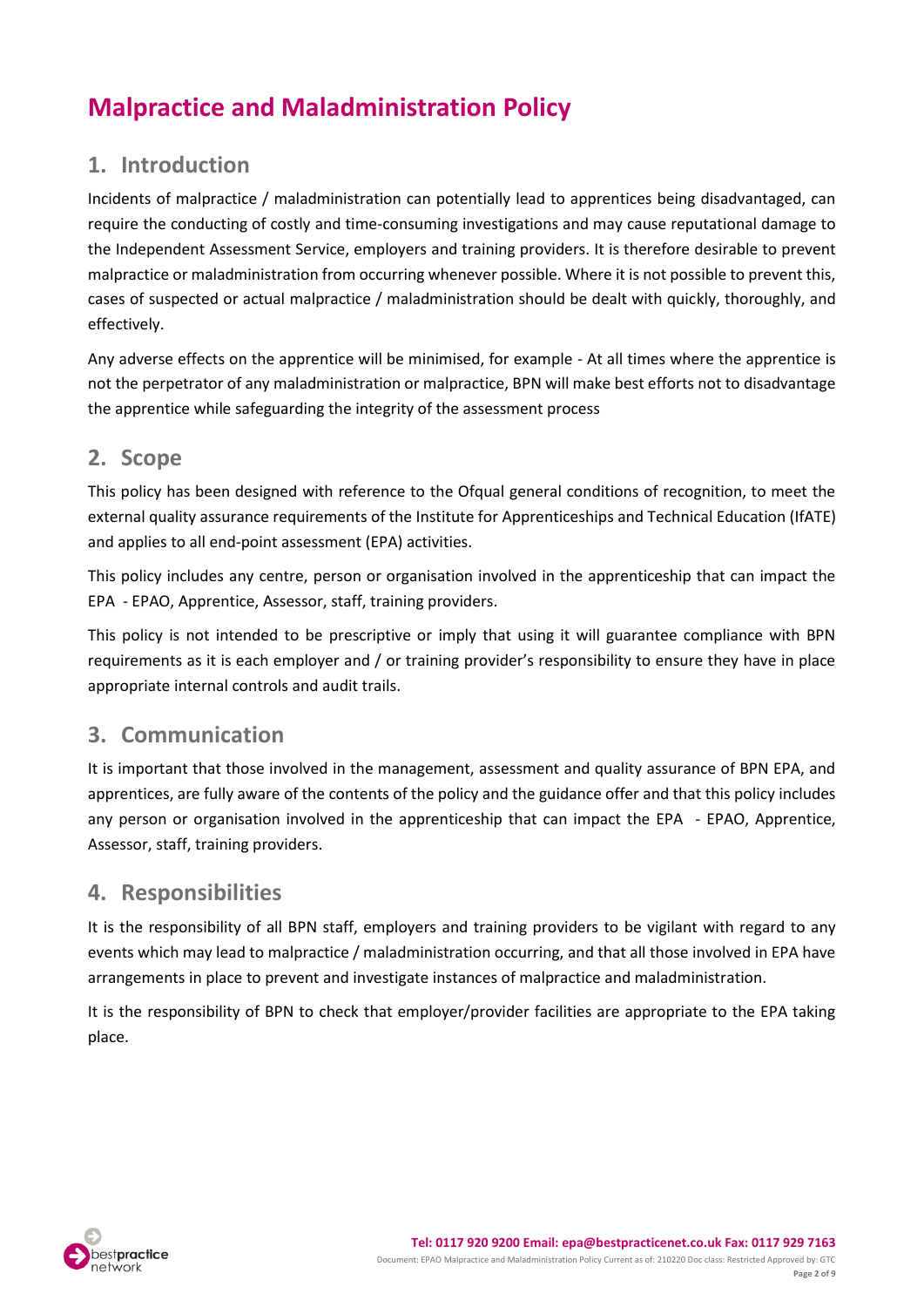## **5. Definitions**

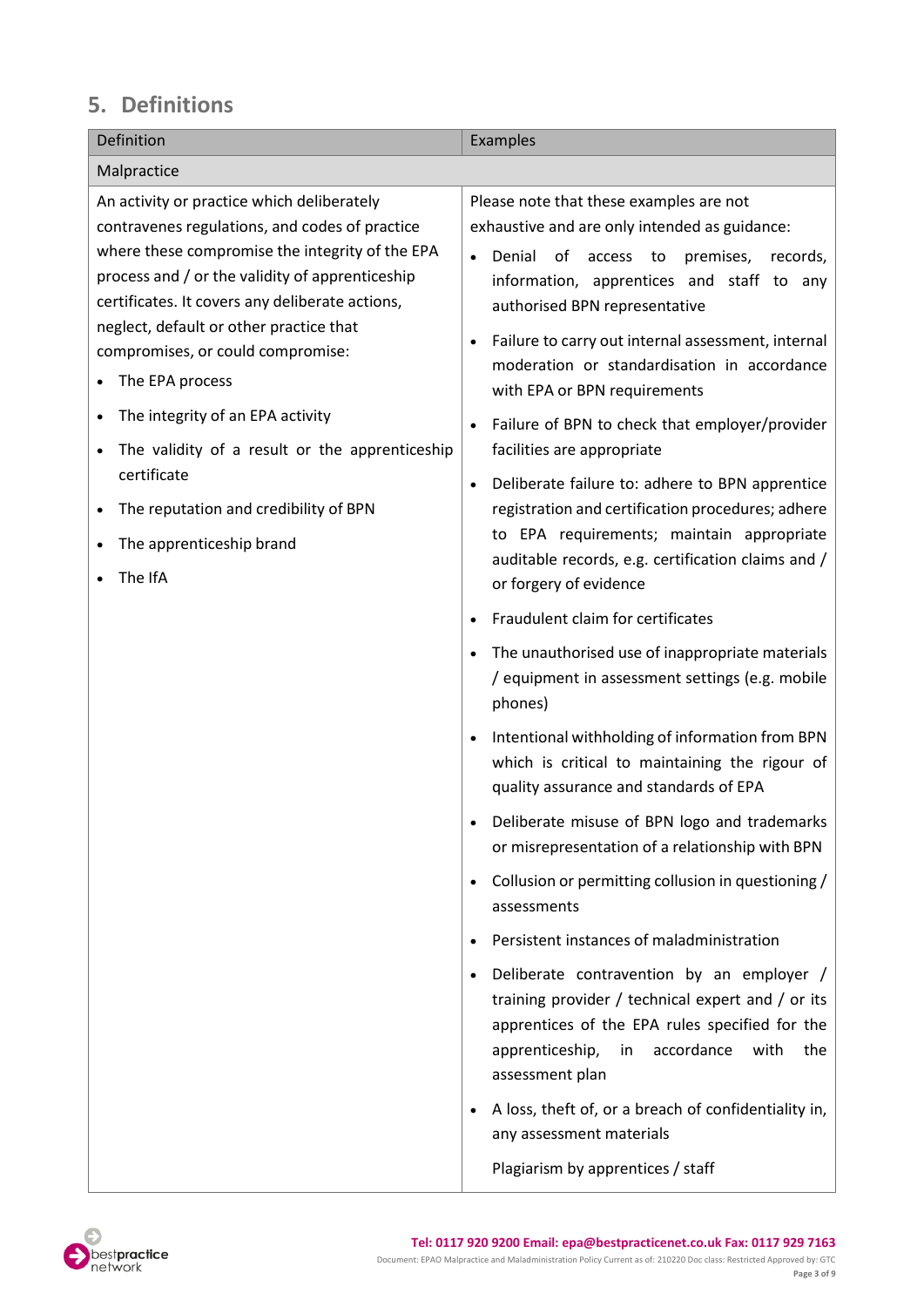| Definition                                                                                                                                                                                                                                                                   | Examples                                                                                                                                                                                                                                                                                                                                    |  |
|------------------------------------------------------------------------------------------------------------------------------------------------------------------------------------------------------------------------------------------------------------------------------|---------------------------------------------------------------------------------------------------------------------------------------------------------------------------------------------------------------------------------------------------------------------------------------------------------------------------------------------|--|
| Maladministration                                                                                                                                                                                                                                                            |                                                                                                                                                                                                                                                                                                                                             |  |
| Maladministration is essentially any activity or<br>practice which results in non-compliance with<br>administrative regulations and<br>requirements and includes the application of<br>persistent mistakes or poor administration (e.g.<br>inappropriate apprentice records) | Persistent failure to: adhere to BPN apprentice<br>$\bullet$<br>registration and certification procedures; to<br>adhere to EPA requirements; to schedule<br>activities in enough time to allow BPN to source<br>experts for their role in EPA; adhere to, or to<br>circumnavigate, the requirements of BPN<br>Reasonable Adjustments Policy |  |
|                                                                                                                                                                                                                                                                              | Late apprentice registrations<br>$\bullet$                                                                                                                                                                                                                                                                                                  |  |
|                                                                                                                                                                                                                                                                              | Unreasonable delays in responding to requests<br>$\bullet$<br>and / or communications from BPN                                                                                                                                                                                                                                              |  |
|                                                                                                                                                                                                                                                                              | Failure to maintain appropriate<br>auditable<br>records                                                                                                                                                                                                                                                                                     |  |
|                                                                                                                                                                                                                                                                              | Withholding of information, by deliberate act or<br>omission, from us which is required to assure<br>BPN of the ability to deliver appropriately                                                                                                                                                                                            |  |
|                                                                                                                                                                                                                                                                              | Misuse of BPN logo and trademarks or<br>misrepresentation of a relationship with BPN                                                                                                                                                                                                                                                        |  |
|                                                                                                                                                                                                                                                                              | Infringements identified at audit of EPA delivery                                                                                                                                                                                                                                                                                           |  |

#### <span id="page-4-0"></span>**6. Process for making an allegation of malpractice or maladministration**

Anyone who identifies or is made aware of suspected or actual cases of malpractice or maladministration at any time must immediately notify BPN via one of the following methods:

- Phone: 01179209200
- Email: **[assessments@bestpracticenet.co.uk](mailto:assessments@bestpracticenet.co.uk)**

All allegations must include (where possible):

- Employer and training provider name, address and contact details
- Apprentice's name (where applicable)
- BPN personnel's details (name, job role) if they are involved in the case
- Details of BPN EPA affected or nature of the service affected
- Nature of the suspected or actual malpractice and associated dates details and outcome of any initial investigation carried out by the employer or training provider, or anybody else involved in the case, including any mitigating circumstances

If the employer or training provider has conducted an initial investigation, prior to formally notifying BPN, the employer or training provider should ensure that staff involved in the initial investigation are competent and have no personal interest in the outcome of the investigation.

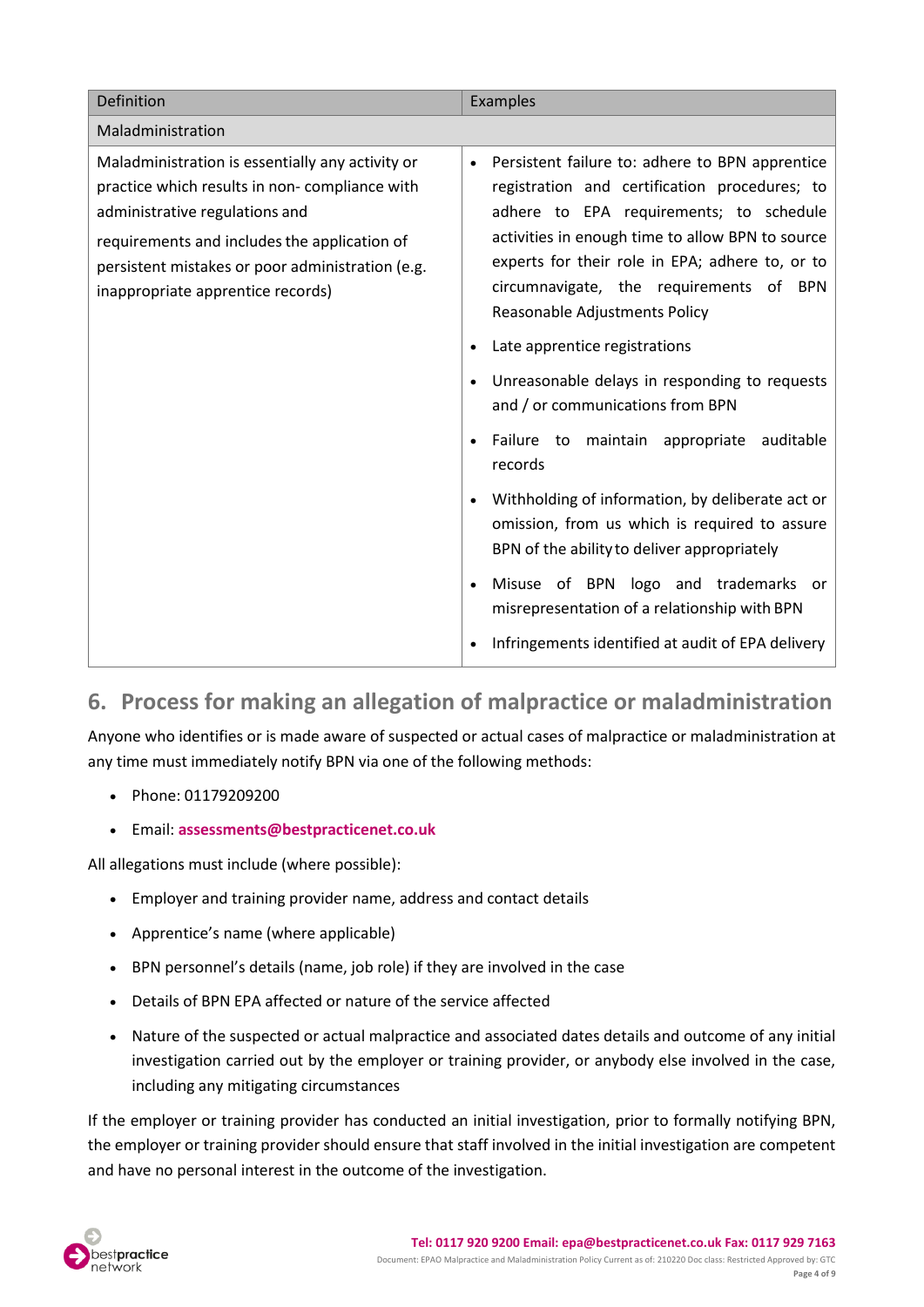However, it is important to note that in all instances the employer or training provider must immediately notify BPN if they suspect malpractice or maladministration has occurred, as we have a responsibility to ensure that all investigations are carried out rigorously and effectively.

## <span id="page-5-0"></span>**7. Confidentiality and 'Whistle Blowing'**

Whistleblowing is a term used to refer to an individual who discloses information relating to actual malpractice or maladministration and / or the covering up of such practices. Whistle-blowers have protection in law under the Public Interest Disclosure Act in certain circumstances.

BPN will always endeavour to keep a whistle-blower's identity confidential where asked to do so, although we cannot guarantee this and we may need to disclose your identity to the police or other law enforcement agencies, the courts or another person to whom we are required by law to disclose your identity. A whistleblower should also recognise that he or she may be identifiable by others due to the nature or circumstances of the disclosure. While we are prepared to investigate issues which are reported to us anonymously, we shall always try to confirm an allegation by means of a separate investigation before taking up the matter with those the complaint / allegation relates to. It is not always possible to investigate or substantiate anonymous reports.

## <span id="page-5-1"></span>**8. Responsibility for the investigation**

All suspected cases of maladministration and malpractice will be examined promptly to establish if malpractice or maladministration has occurred and will take all reasonable steps to prevent any adverse effect from occurring.

All suspected cases of malpractice and maladministration will be passed to BPN Director of CPD and Accreditation, and we will acknowledge receipt, as appropriate, to external parties within 48 hours.

BPN Director of CPD and Accreditation, will be responsible for ensuring the investigation is carried out in a prompt and effective manner and in accordance with the procedures in this policy and will allocate a relevant member of staff to lead the investigation and establish whether or not the malpractice or maladministration has occurred, and review any supporting evidence received or gathered by BPN.

At all times we will ensure that BPN personnel assigned to the investigation have the appropriate level of training and competence and they have had no previous involvement or personal interest in the matter.

## <span id="page-5-2"></span>**9. Notifying relevant parties**

In all cases of suspected or actual malpractice, we will notify the lead contact involved in the allegation that we will be investigating the matter. We may ask you to investigate the issue in liaison with BPN's own personnel – in doing so we may withhold details of the person making the allegation if to do so would breach a duty of confidentiality or any other legal duty.

Where applicable, BPN Director of CPD and Accreditation will inform the IfA or Education and Skills Funding Agency (ESFA) if we believe there has been an incident of malpractice or maladministration which could either invalidate the award of an apprenticeship.

Where the allegation may affect another organisation, we will also inform them. If we do not know the details of organisations that might be affected, we will ask the IfA or ESFA to help us identify relevant parties that should be informed.

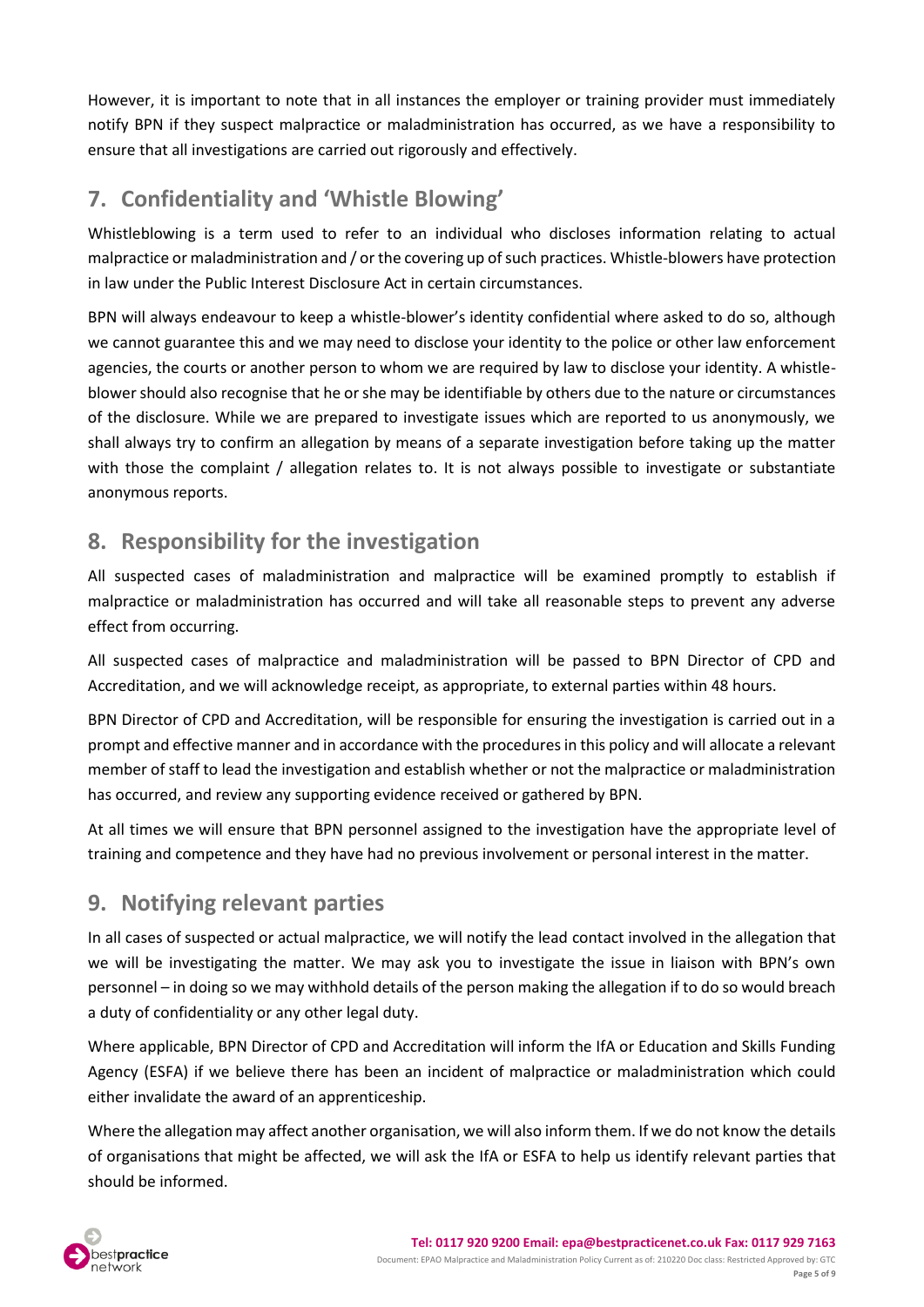## <span id="page-6-0"></span>**10.Investigation timelines and summary process**

We aim to action and resolve all stages of the investigation within 10 working days of receipt of the allegation. Please note that in some cases the investigation may take longer; for example, if a visit is required. In such instances, we will advise all parties concerned of the likely revised timescale. The fundamental principle of all investigations is to conduct them in a fair, reasonable and legal manner, ensuring that all relevant evidence is considered without bias. In doing so investigations will be based around the following broad objectives:

- To establish the facts relating to allegations / complaints in order to determine whether any irregularities have occurred
- To identify the cause of the irregularities and those involved
- To establish the scale of the irregularities
- To evaluate any action already taken by the employer
- To determine whether remedial action is required to reduce the risk to current registered apprentices and to preserve the integrity of the qualification
- To ascertain whether any action is required in respect of certificates already issued
- To obtain clear evidence to support any sanctions to be applied to the employer or training provider or technical expert, and / or to members of staff, in accordance with BPN Sanctions Policy
- To identify any adverse patterns or trends
- The investigation may involve a request for further information from relevant parties and / or interviews with personnel involved in the investigation.
- Therefore, we will:
- Ensure all material collected as part of an investigation is kept secure. All records and original documentation concerning a completed investigation that ultimately leads to sanctions against an employer / training provider / technical expert will be retained for a period of not less than five years.
- If an investigation leads to invalidation of certificates, or criminal or civil prosecution, all records and original documentation relating to the case will be retained until the case and any appeals have been heard and for five years thereafter.
- Expect all parties, who are either directly or indirectly involved in the investigation, to fully co-operate with us.

Either at notification of a suspected or actual case of malpractice or maladministration and / or at any time during the investigation, we reserve the right to impose sanctions on the employer or training provider in accordance with BPN Sanctions Policy in order to protect the interests of apprentices and the integrity of the apprenticeship EPA.

We also reserve the right to withhold an apprentice's and / or cohort's results for EPA if they were undergoing EPA at the time of the notification or investigation of suspected or actual malpractice / maladministration.

If appropriate, we may find that the complexity of a case or a lack of cooperation from an employer or training provider means that they are unable to complete an investigation. In such circumstances we will consult the relevant regulatory authority in order to determine how best to progress the matter.

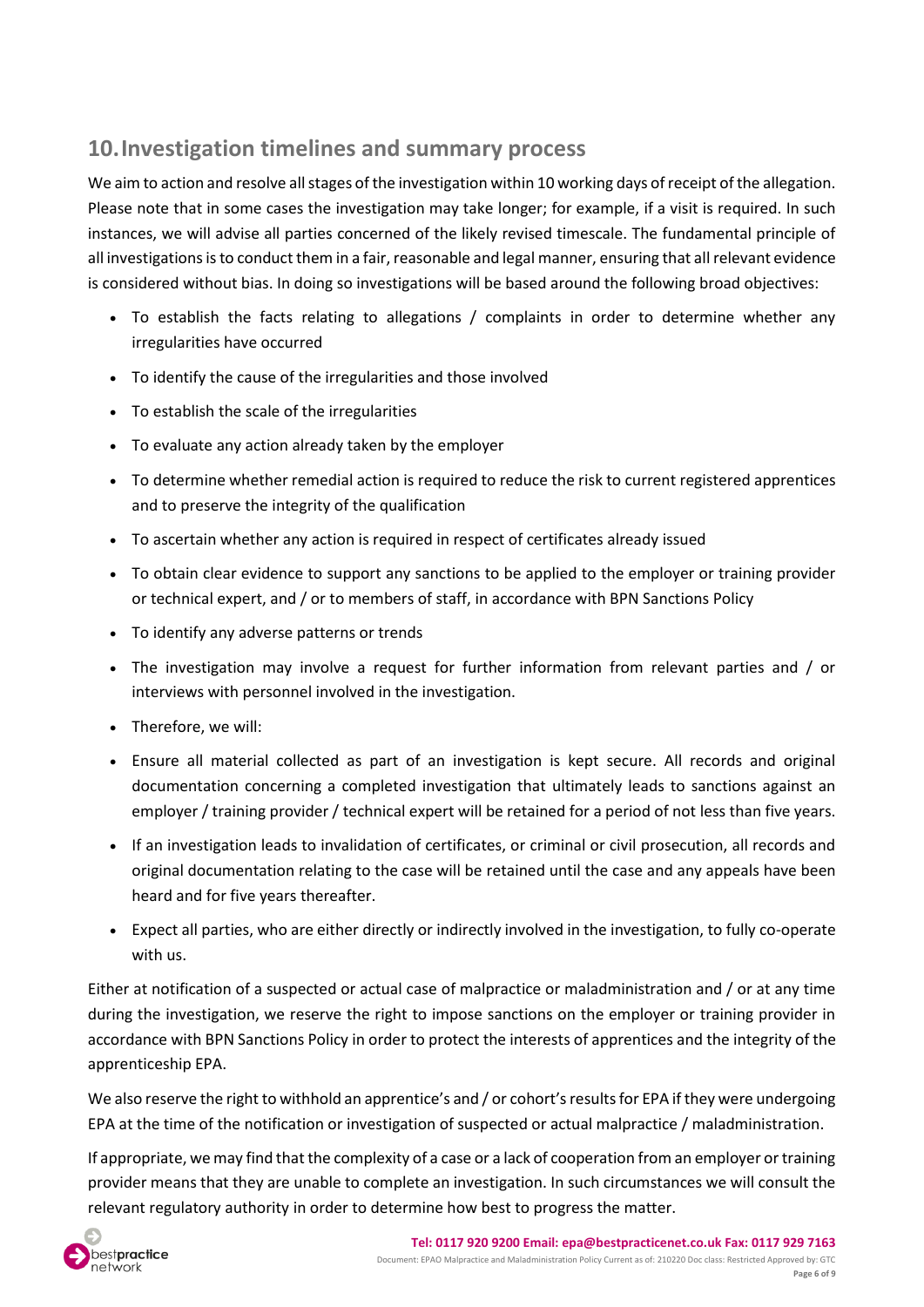Where a member of BPN' staff is under investigation we may suspend them or move them to other duties until the investigation is complete.

Throughout the investigation BPN Quality and Compliance Manager / Head of BPN will be responsible for overseeing the work of the investigation team to ensure that due process is being followed, appropriate evidence has been gathered and reviewed and for liaising with and keeping informed relevant external parties. If BPN Quality and Compliance Manager / Head of BPN has any conflict in doing this, another senior member of staff will be appointed to manage the investigation.

## <span id="page-7-0"></span>**11.Investigation report**

After an investigation, we will produce a draft report for relevant parties concerned to check the factual accuracy where appropriate. Any subsequent amendments will be agreed between the parties concerned and ourselves.

The report will:

- Identify where the breach, if any, occurred
- Confirm the facts of the case. Identify who is responsible for the breach (if any)
- Confirm an appropriate level of remedial action to be applied

We will make the final report available to the parties concerned and to other external agencies as required. The final report will also be shared with the relevant Sector Assessment and Assurance Panel. The Chair of the Sector Assessment and Assurance Panel will then report the findings and discussions to the Chair of the GB.

If it was an independent / third party that notified us of the suspected or actual case of malpractice, we will also inform them of the outcome – normally within 10 working days of making BPN decision - in doing so we may withhold some details if to disclose such information would breach a duty of confidentiality or any other legal duty.

If it is an internal investigation against a member of BPN staff, the report will be agreed by BPN Director of CPD and Accreditation with the relevant internal managers and appropriate internal procedures will be implemented.

#### <span id="page-7-1"></span>**12.Investigation outcomes**

If the investigation confirms that malpractice or maladministration has taken place, we will consider what action to take to:

- Minimise the risk to the integrity of EPA delivery and apprenticeships certification now and in the future
- Maintain public confidence in the delivery of EPA and the award of the apprenticeship certificate
- Discourage others from carrying out similar instances of malpractice or maladministration
- Ensure there has been no gain from compromising BPN standards

The actions we may take include:

• Inform the IfA